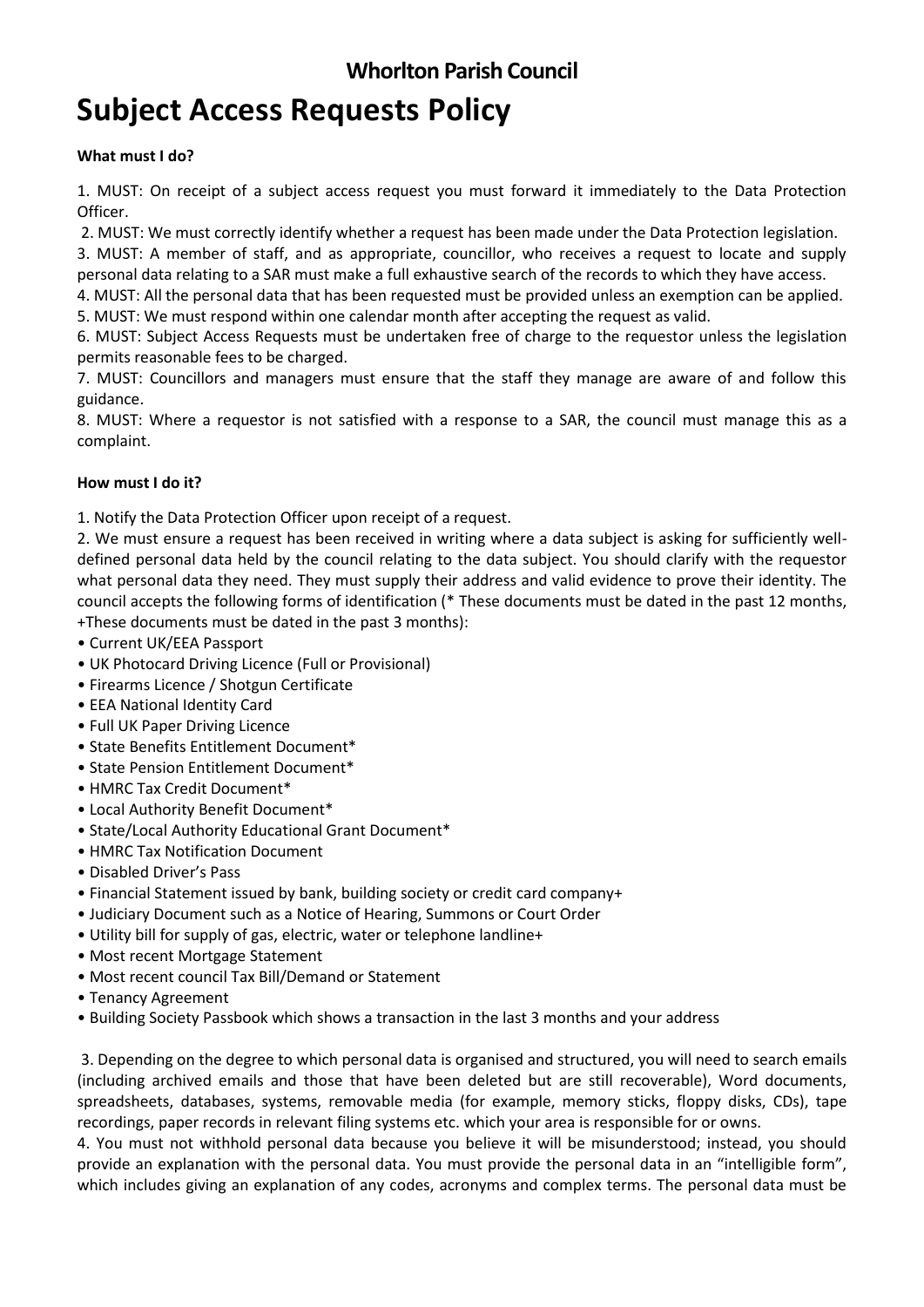## **Whorlton Parish Council**

supplied in a permanent form except where the person agrees or where it is impossible or would involve undue effort. You may be able to agree with the requester that they will view the personal data on screen or inspect files on our premises. You must redact any exempt personal data from the released documents and explain why that personal data is being withheld.

5. Make this clear on forms and on the council website

6. You should do this through the use of induction, my performance and training, as well as through establishing and maintaining appropriate day to day working practices.

7. A database is maintained allowing the council to report on the volume of requests and compliance against the statutory timescale.

8. When responding to a complaint, we must advise the requestor that they may complain to the Information Commissioners Office ("ICO") if they remain unhappy with the outcome.

#### **Sample letters**

#### **1. All letters must include the following information:**

- a) the purposes of the processing;
- b) the categories of personal data concerned;
- c) the recipients or categories of recipients to whom personal data has been or will be disclosed, in particular in third countries or international organisations, including any appropriate safeguards for transfer of data, such as Binding Corporate Rules<sup>1</sup> or EU model clauses<sup>2</sup>;
- d) where possible, the envisaged period for which personal data will be stored, or, if not possible, the criteria used to determine that period;
- e) the existence of the right to request rectification or erasure of personal data or restriction of processing of personal data concerning the data subject or to object to such processing;
- f) the right to lodge a complaint with the Information Commissioners Office ("ICO");
- g) if the data has not been collected from the data subject: the source of such data;
- h) the existence of any automated decision-making, including profiling and any meaningful information about the logic involved, as well as the significance and the envisaged consequences of such processing for the data subject.

<sup>1</sup> "Binding Corporate Rules" is a global data protection policy covering the international transfer of personal data out of the European Union. It requires approval of a data protection regulator in the European Union. In most cases this will be the relevant regulator where an organisations headquarters is located. In the UK, the relevant regulator is the Information Commissioner's Office.

<sup>2</sup> "EU model clauses" are clauses approved by the European Union which govern the international transfer of personal data. The clauses can be between two data controllers or a data controller and a data processor.

#### **Replying to a subject access request providing the requested personal data**

"[Name] [Address] [Date] Dear [Name of data subject]

### **Data Protection subject access request**

Thank you for your letter of *[date]* making a data subject access request for *[subject].* We are pleased to enclose the personal data you requested.

Include 1(a) to (h) above.

Copyright in the personal data you have been given belongs to the council or to another party. Copyright material must not be copied, distributed, modified, reproduced, transmitted, published or otherwise made available in whole or in part without the prior written consent of the copyright holder. Yours sincerely"

#### **3. Release of part of the personal data, when the remainder is covered by an exemption**

"[Name] [Address] [Date] Dear [Name of data subject]